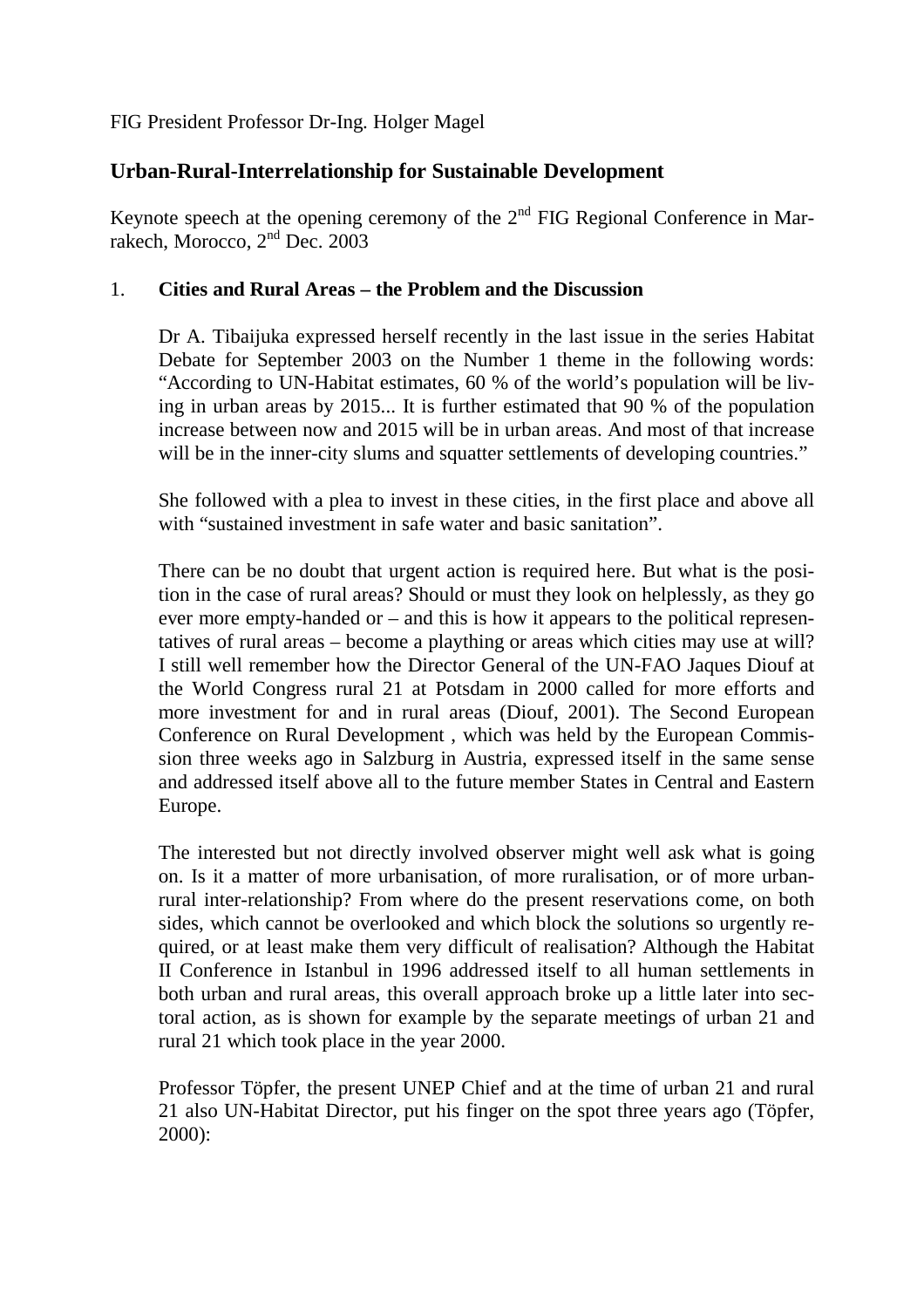"Since the industrial revolution in Europe and the concomitant acceleration of urbanisation, there have been two dominant views regarding the rural-urban divide, an anti-urban view and a pro-urban view. These both views have persisted up to the present, albeit in modified form, and have significantly influenced national human settlements policies.

The anti-urban view idealises and regrets the disappearance of rural life. Urbanisation is seen as a destructive process, leading to the break down of social cohesion.

The pro-urban view sees urbanisation as a progressive process and as one of the key forces underlying technological innovation, economic development and socio-political chance."

Töpfer concedes that even "among international development agencies, for example, investments in rural and urban areas have sometimes been seen as mutually exclusive and competing".

Some of this "exclusive and competing" could perhaps be more readily reconciled if what is understood by "urban" and "urbanisation" were first clarified. Are only the big or even mega cities to be understood here, or are we to include the many small towns, market towns and other centres situated in rural areas, and which are so often essential for them. Reference is often made to the urbanisation of rural areas in the sense of the enlargement or even new construction of individual urban areas, i.e. small towns which serve as a centre, as for example in China. In Jamaica a large village in a rural area has been described as an urban centre.

Finally, urbanisation of rural areas is often also understood to mean the adoption of city ways of living and increasingly of city ways of thinking. Here the famous keyword of the "urban villager" coined by the two MIT Professors N. Negroponte (cited in Töpfer, 1997) and M. Dertouzos (cited in Rowe, 1996) comes to mind. In Germany for example, and not only there, there is increasing discussion above all of a city region or even of the composite city which covers both urban and rural areas and which seeks to achieve a common regional or even national competitiveness by inter-communal cooperation. Against the background of these developments and discussions it is not surprising that UN-Habitat and UNEP call for an end to the rural-urban dichotomy. There is instead a need to promote rural-urban linkages. "This is a fundamental policy lesson that we must carry into the twenty first century. It is in recognition of this fact that the Habitat Agenda (in Section 10 of Part C) sets the strengthening of rural-urban linkages as one of its fundamental goals" (Töpfer , 2000).

Apparently this policy has not established itself as had been hoped. It may be that the message of the UN authorities, according to which "rapid urbanisation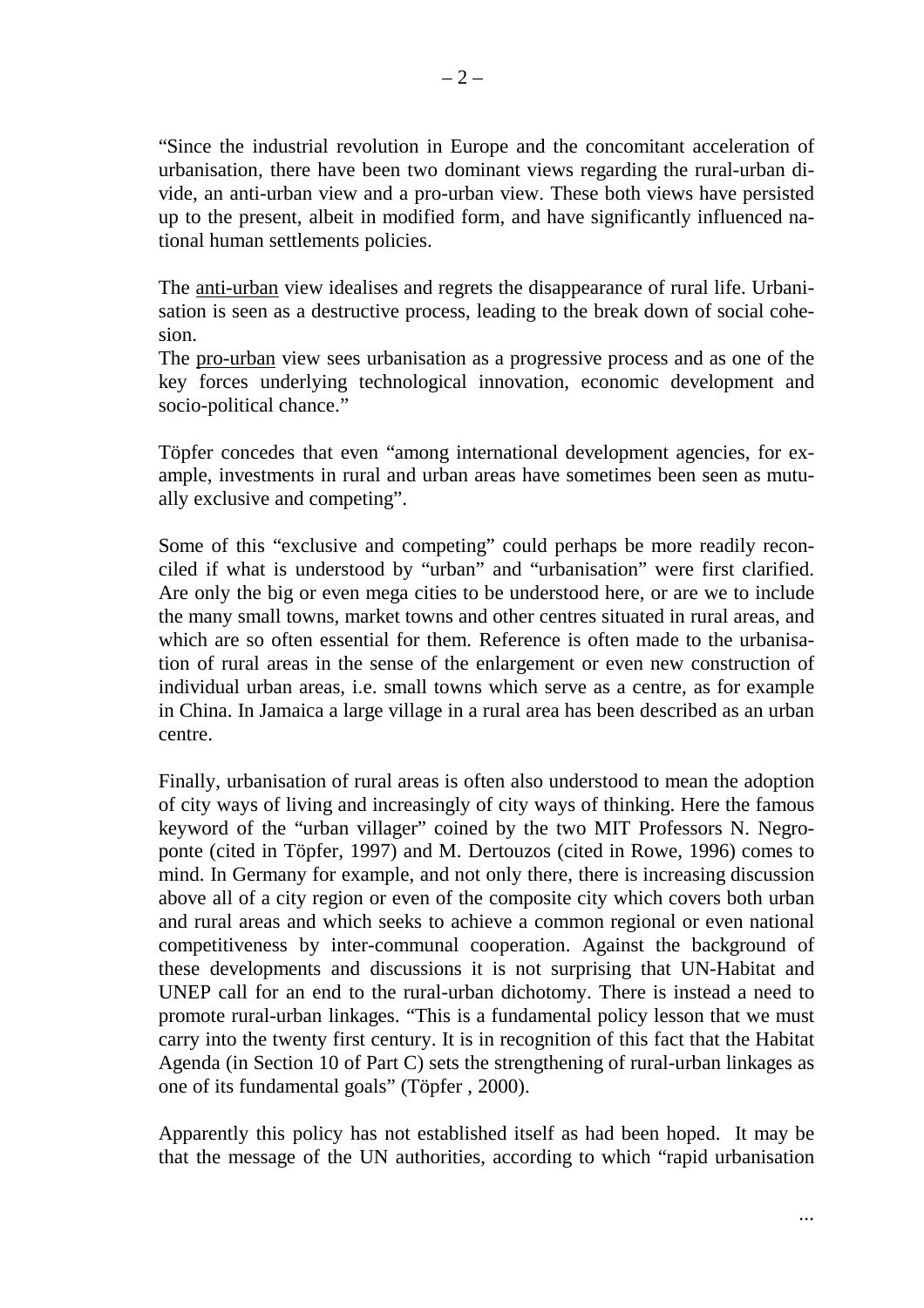should be accepted as inevitable", has also led to a certain resignation and lack of action in and for rural areas. There are now intensified efforts to place this urban-rural relationship on the top list of international conferences, as has been the case of many UN conferences in the last two years. From all over the world, as for example from Japan at the OECD High Level meeting in Martigny, Switzerland 2003 (OECD, a.a.O.), from Hongkong, Mexiko or from the UK etc., come an acknowledgement of the need to strengthen the urban-rural interrelationship. This was said quite clearly by the Secretary General of the UN ECOSOC Session 2003 (a.a.O.) in Geneva: it is necessary, "after a period of neglect to bring back rural development to the centre of the development agenda, noting that the world's rural areas are where the needs are greatest and the suffering most acute." This message is particularly important for Africa, because this is where for a long time to come the majority of the population will live in rural areas. There are indeed prognoses according to which in francophone West Africa a considerable increase of the population in rural is expected by the year 2020 (Debouvry, 2003) (see diagram).



ummary it can be said: the urban-rural interrelationship is a theme world wide – the problems vary however from place to place (here the exodus from the cities, there the exodus from rural areas) and have to be resolved by different, ie individual policies, strategies, programmes, measures and in part also methods.

...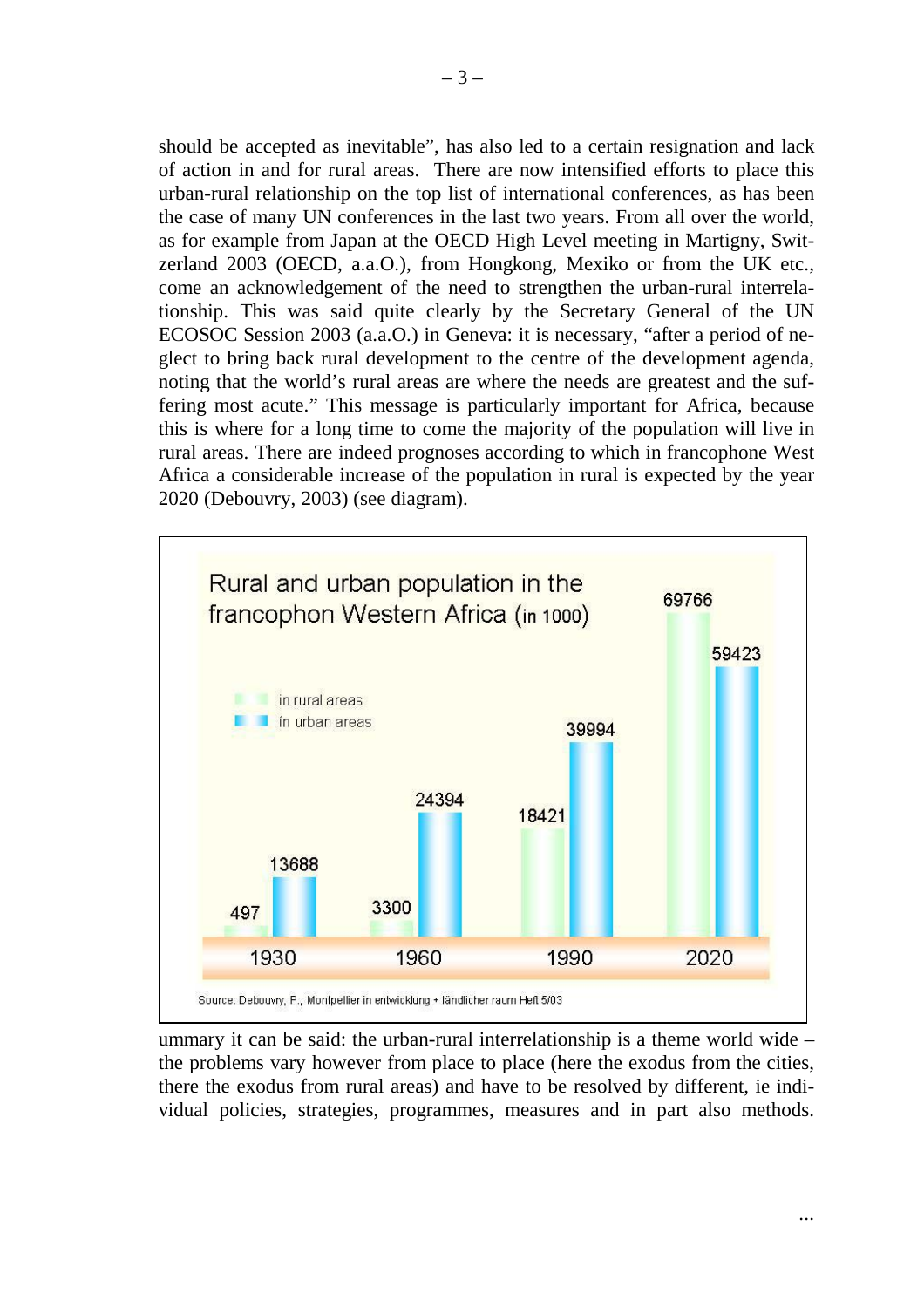2. **What can we learn and what can be done?**

I want here to deal only with fundamental aspects, and I should like here, in connection with possible contributions by our various FIG commissions, to refer to the subsequent lectures at this conference. For the moment I should just like to say: both in urban as well as in rural areas and above all in connection with urban-rural interrelationships it is world wide always or perhaps particularly a matter of such themes as regional planning policy, physical planning, land policy and land tenure, land administration and land (resource) management, sustainable land use planning, use of Spatial Information Management, GIS and Spatial Data Infrastructure, conflict solution, development in urban und rural areas, Agenda 21,capacity building etc. This list is by no means complete. It represents however a representative cross-section of the answers of my post-graduate students from 20 countries at the Technical University Munich. They clearly show how closely involved with each other urban and rural areas are, both in a positive and negative sense – whether it is an exchange or provision of jobs, resources, goods and merchandise, life styles, education and services, environmental pollution, technologies etc.

There is no doubt that the FIG, to a varying extent but always with great competence, can make essential contributions to an inter-disciplinary and comprehensive analysis and solution of problems.

Basically I should like to make the following comments:

- a) Before action can be taken at all, there must be a fundamental acknowledgment in the countries concerned as to whether all areas are to be developed equally. In the case of the Federal Republic of Germany, for example, this is a constitutional requirement.
- b) There is no longer any alternative to a decisive rural and urban policy. Rural representatives and rural areas see and need the towns as "centres or engines of economic growth". Cities for their part should see and need rural areas as indispensable and independent living spaces. Both should practice equal partnership. Wherever, often for political reasons, one-sided development has been encouraged or permitted, equilibrium has been lost. The alternative Nobel prize winner, Professor Leopold Kohr of Austria, spiritual father of the philosophy "Small is Beautiful" once said on this matter (Kohr, 1989): "It is contrary to the balance of nature, when large towns begin to swallow small villages and every thing that is small". What I want to say here is this: we need urban and rural governance principles to be in the heads and on the desks of those responsible, we need poverty reduction in urban and rural areas, basic infrastructure in urban and rural areas, secure tenure in both areas, urban renaissance and village renewal programmes, sustainable land use and

...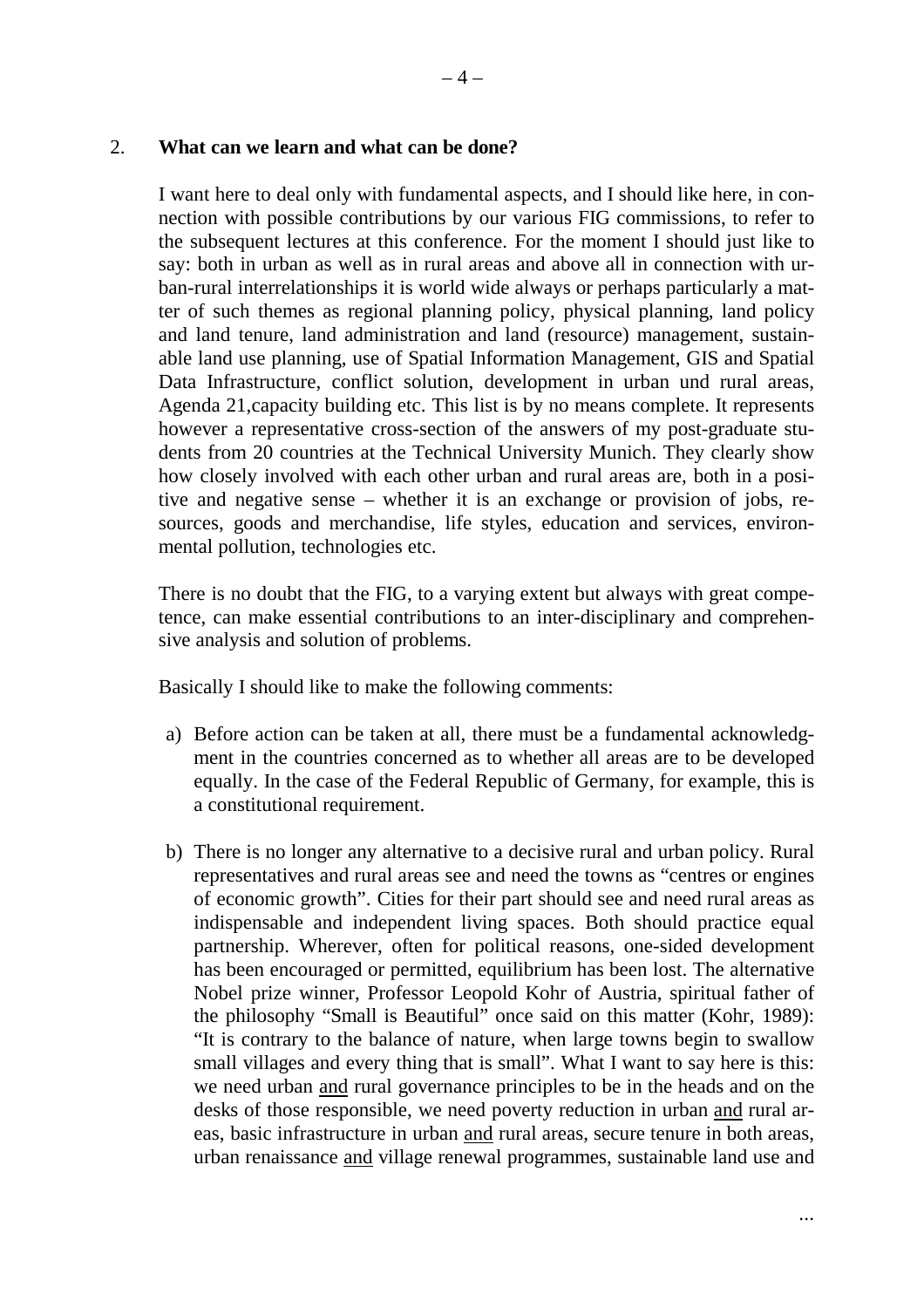resource management in urban and rural areas! Let me demonstrate and cite the UK Government (2000): "Urban renaissance has an impact in rural areas, as where the regeneration of inner cities – currently a hot issue in many countries! – reduces the pressure for city dwellers to move to the country."

- c) In all countries, urban centres or central places should wherever possible be promoted, developed and opened up in rural areas. In technical language we call this decentralised concentration. This makes for greater stability and corresponds better to natural ecological principles. One-sided megacentres are mostly the result of a lack of such stable network structures in rural areas. They are more and more becoming places of widening divisions between fenced-off islands of the "have" people and the growing slums of the "have not" people. In these circumstances no one should be surprised at increasing criminality.
- d) Urban centres and rural communities should speak openly and without preconceived ideas about how they can support, supplement, relieve or strengthen each other, e.g. in the context of transport and environmental problems, in controlling the using up of open spaces, in promoting renewable energy, in joint economic and tax policies to attract the necessary investors and capital, etc. The OECD (2003) has clear ideas on this: "Increasing the competitiveness of regions involves improvements in both urban and rural areas". It is thus a matter of having a joint location policy! Of working together instead of working against each other, as has for so long been the practice. The European Regional Development Concept EUREK formulated the matter in a conciliatory manner: it is a matter of developing a balanced and polycentred urban system and of a new relationship between town and country.

The much practised instruments of the sometimes little loved regional policy and regional development policy continue to be indispensable – but they should in future be used less as a means of compulsion but increasingly – on the basis of personal conviction - voluntarily and informally.

Against this background it becomes increasingly clear that improved cooperation between urban and rural authorities and institutions can substantially contribute to sustainable development in the sense of the Rio-Trias. Positive effects can be achieved in central contexts: in the economic sector (e.g. reciprocal strengthening of rural and urban product sales and markets, increasing the wealth creation chain), in the ecological sector (e.g. better land use through joint land use planning or reduction of non-renewable energy by increased production and use of renewable energy) and in the socio-political field (e.g. through the joint sharing of natural beauty and revitalisation of countryside and nature or by the coming together of the urban and rural population e.g. through farmers' markets in the

...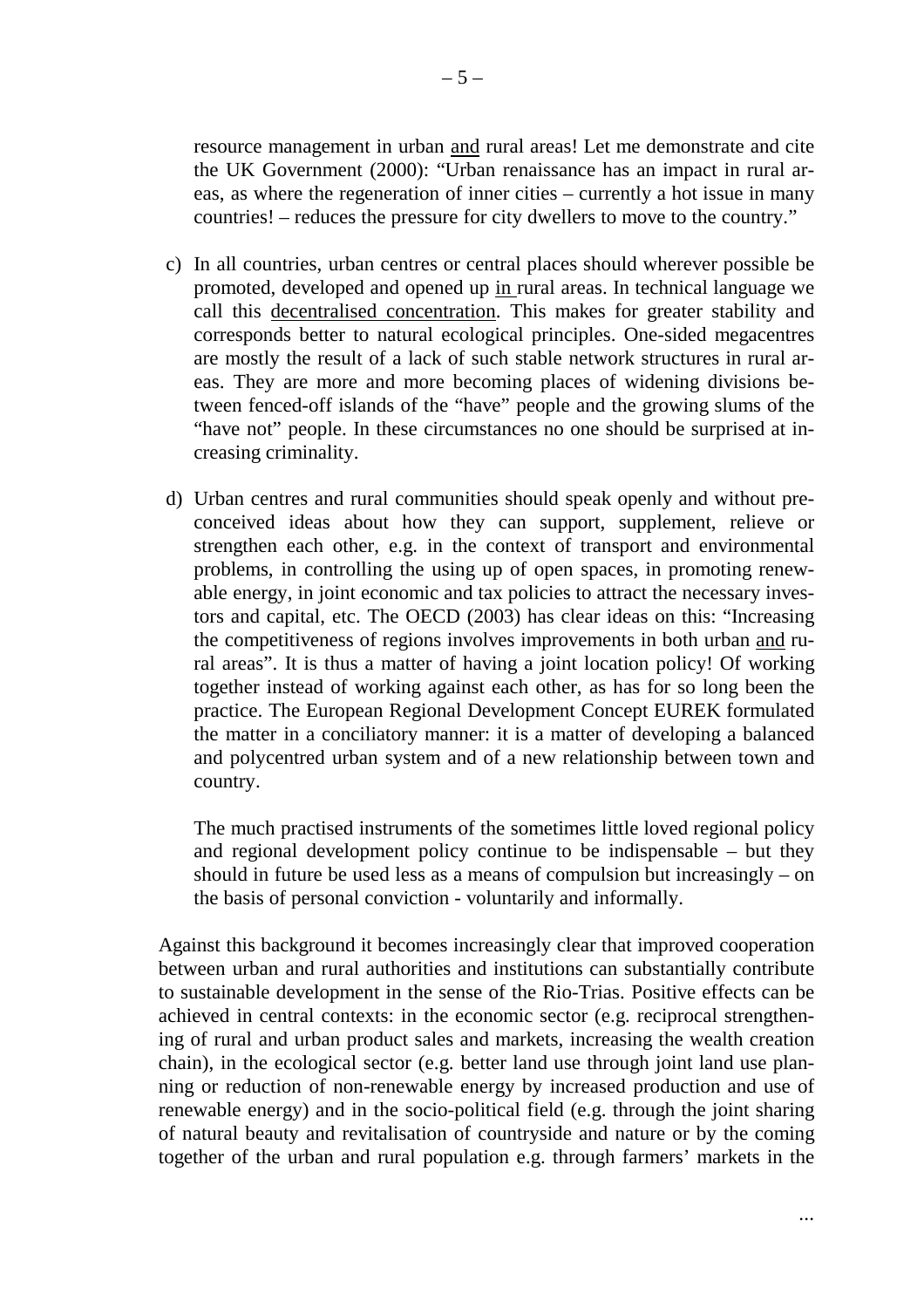towns or excursions into the countryside with visits to country restaurants and public houses, museums, farm holidays).

Central and local governments have a central role in this structural and substantive improvement of rural-urban linkages (Töpfer, 2000): "The most important functions of government are:

- a) firstly, to provide the framework necessary for the formulation of pro-active policies for strengthening rural-urban linkages, including incentives for encouraging the full participation of the private sector, non-governmental and community-based organisations as well as for coordinating the implementation of all related activities.
- b) secondly, to ensure adequate and equitable access to land as well as security of tenure, thus enabling development activities within rural service centres and small towns and in the surrounding agriculture areas to progress securely.
- c) thirdly, to ensure the availability of appropriate technologies, particularly for the improvement of infrastructure components such as power, water supply, sanitation and transport (see also Tibaijuka in Habitat debate, 2003).
- d) fourthly, to ensure availability of and access to finance, which includes both facilitating the mobilisation of financial resources and the setting up of lending institutions with flexible lending rules appropriate to urban or rural areas.

We see more and more that in future it will increasingly or entirely be a matter of the enabling approach of government. The role of the State as "Father State" is changing dramatically. It is increasingly a matter of the "activating State". To a great extent than hitherto, investment, activities and decisions will have to take place outside the public sector, and no doubt increasingly not subject to its control. Individuals, households, communities, businesses and voluntary organizations will increasingly (have to) assume responsibility for the development of their communities and their living space and thus also for the further shaping of rural-urban linkages (see diagram). This radical change in politics, economy and society has in many countries already been under way for a long time!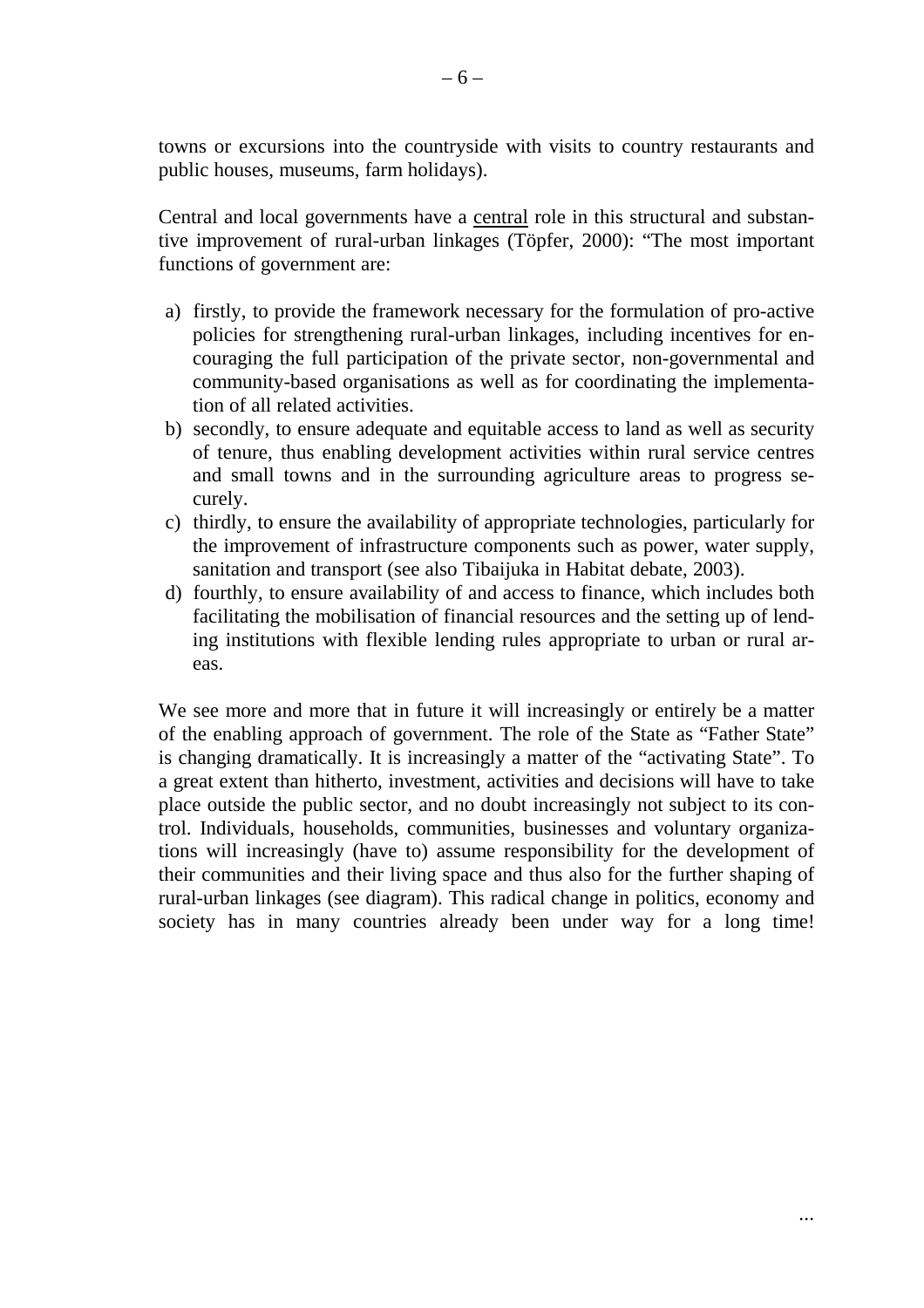| <b>Sector</b> | <b>Agencies</b>                                                                                                                         | <b>Functions</b>                                                                                                                                                                                                                                                                                                                                                                                                                                                                                                                     |
|---------------|-----------------------------------------------------------------------------------------------------------------------------------------|--------------------------------------------------------------------------------------------------------------------------------------------------------------------------------------------------------------------------------------------------------------------------------------------------------------------------------------------------------------------------------------------------------------------------------------------------------------------------------------------------------------------------------------|
| Public        | central government;<br>local government; regional<br>government; regional<br>development agency;<br>association of local<br>governments | providing enabling framework; formulating regional development policy;<br>putting in place incentive packages and regulatory framework; coordinating policy<br>implementation; land policy and management; infrastructure provision (roads, water,<br>power and telecommunications); promoting infrastructure technology; facilitating<br>mobilization of and access to finance; providing information on markets and labour;<br>providing social and extension services (educational, health agricultural,<br>non-farm enterprises) |
| Community     | <b>NGOs</b>                                                                                                                             | mediating between government and community; influencing government policies;<br>advising, organizing and implementing development, focusing on infrastructure<br>(water, sanitation, power), technology diffusion, mobilization of resourassistance<br>to supply and marketing cooperatives; providing information on markets and labour                                                                                                                                                                                             |
|               | CBOs.<br>cooperatives                                                                                                                   | provision and maintenance of feeder roads, water supplies, power supplies,<br>refuse removal services, permanent markets, and periodic markets;<br>agricultural marketing and supply cooperatives; provision of some social services<br>(educational and health.) community-based finance and credit organizations;<br>providing information on markets and labour supply                                                                                                                                                            |
| Private       | companies                                                                                                                               | provision of transport services, water supplies, telecommunications, and refuse<br>removal services; wholesaling; retailing; financial services; supply of agricultural<br>inputs; agricultural implements repair workshops; schools and health services                                                                                                                                                                                                                                                                             |

## 3. **About the role of surveyors associations**

I see here as President of the FIG a clear co-responsibility on the part of our NGO. We are prepared to play our part! On the occasion of the recent  $75<sup>th</sup>$  anniversary celebration of the Land Surveyors' Asssociation Jamaica, and in astonishing coincidence with me (Magel, 2001), the prominent Caribean economist Professor Neville Ying of the University of West Indies called for a strengthened political and social role for surveyors, whether it was a matter of engagement for truly balanced sustainable development or poverty reduction, secure tenure, disaster management or the right land use planning. He made it clear to the chartered surveyors of Jamaica that ultimately all macro and micro economic successes, and consequently their business, are endangered if the framework conditions for a socially just and democratic State are no longer valid.

NGOs such as the FIG have against this background a three-fold role in connection with the theme of urban-rural linkages for sustainable development in cooperation with our global, national and local partners:

a) FIG and its members associations can be **enablers**, that is they can act as community developers, organisers or consultants alongside Community Based Organisations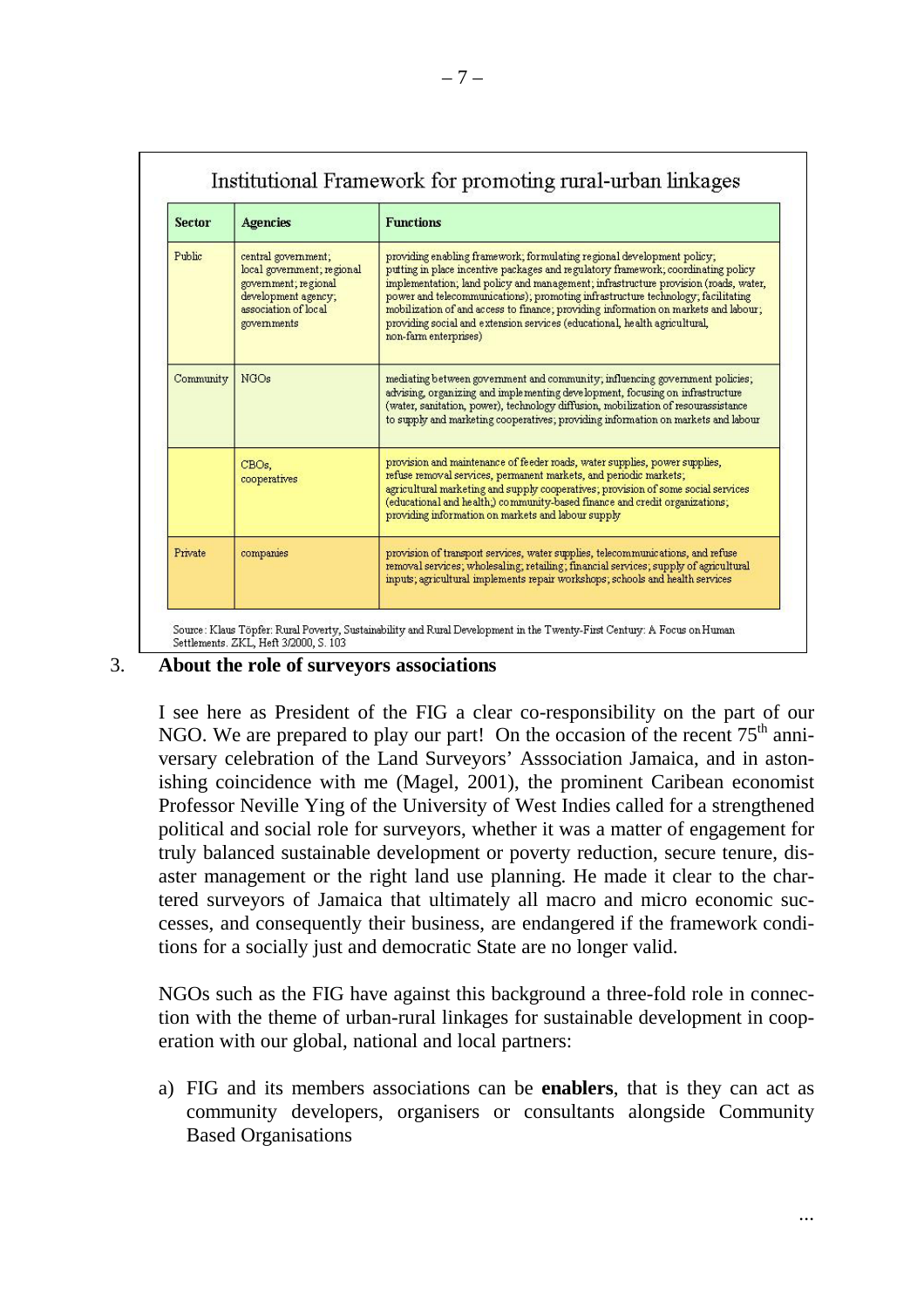- b) they can be **mediators** between people and the authorities that control access to resources, goods and services
- c) they can be **advisers** to State institutions on policy changes to increase local access to resources and greater freedom to use them in locally-determined ways, and that also includes rural-urban linkages (Töpfer, 2000).

Urban-rural interrelationship for sustainable development is from the point of view of the FIG a central theme of the worldwide idea of good governance. This idea is not new. We only have to give it new life and put it actively into effect. In the early  $14<sup>th</sup>$  century – long after the famous Kutubija Mosque, representing the peak of Islamic architecture had been erected and the "Red City" had experienced its first great golden age – Ambrogio Lorenzetti painted his two immortal allegories about "Effects of good government and bad government in the city and in the country"in the Palazzo Publico of the Tuscan city of Siena, just in the place where they belonged as a permanent warning: in the centre of municipal activities, in the town hall! Lorenzetti had foreseen at this early date and drastically depicted what many of the world's cultures have always known: it is a matter of equilibrium between town and country, guaranteed by good governance. Today we say: "Town and Country – Hand in Hand". When this equilibrium is present, everyone will have a worthy home and thus – to quote a famous Moroccan proverb – heaven on earth.

That is why FIG is deeply interested in the full success of this  $2<sup>nd</sup>$  Regional Conference, and that is why I should like to thank all our UN partners and all those in our Moroccan member association and the Moroccan Government for having initiated and for supporting this important topic. That finally is why the FIG will further be more strongly committed to continue its contribution in helping to achieve a better and more sustainable world in cities and countryside.

Ladies and Gentlemen, the  $2<sup>nd</sup>$  Regional Conference in Marrakesch, Morocco is herewith opened.